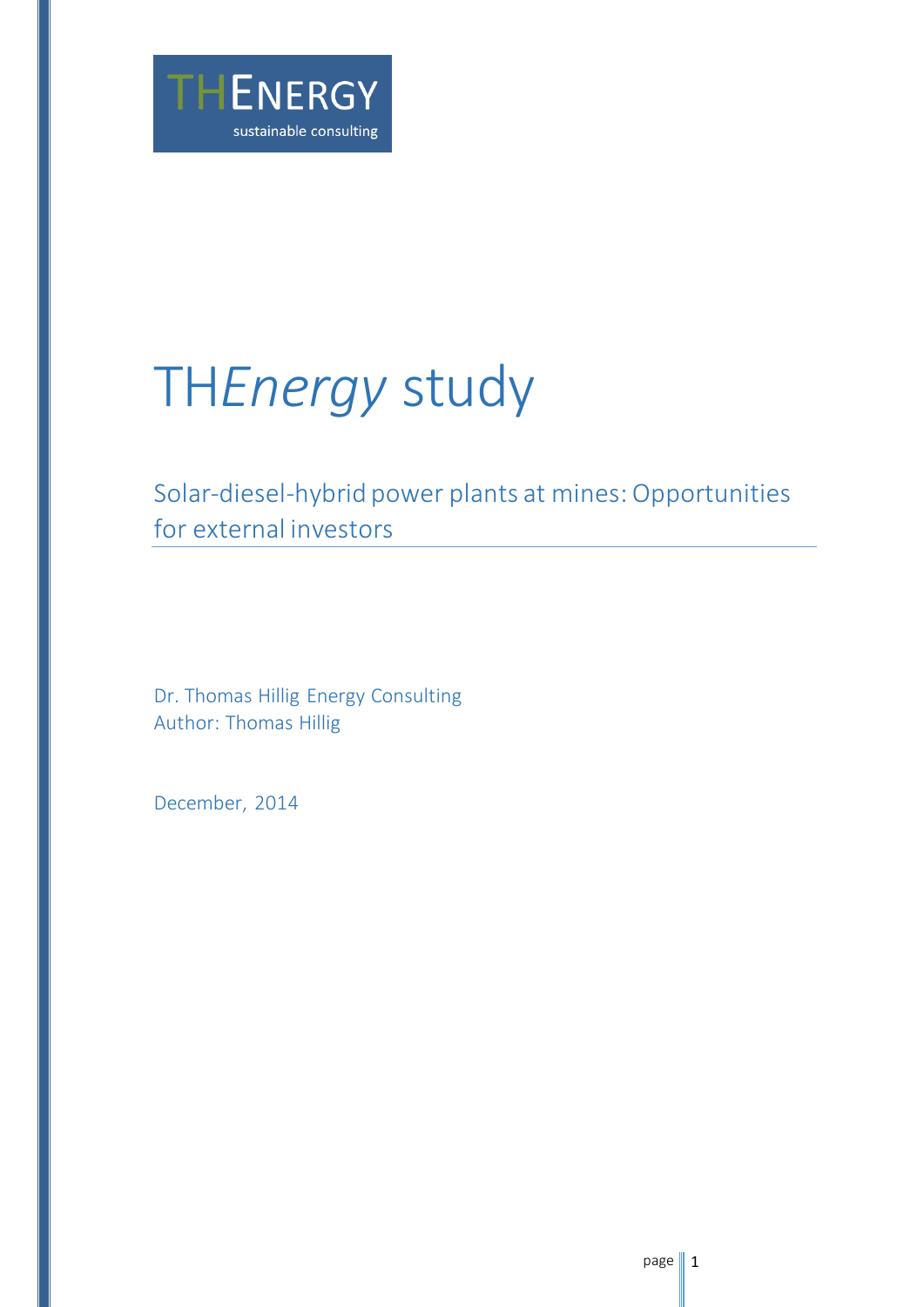

## Content

| $\mathbf{1}$ |       |                                                                                      |  |  |  |  |
|--------------|-------|--------------------------------------------------------------------------------------|--|--|--|--|
| 2            |       |                                                                                      |  |  |  |  |
| 3            |       |                                                                                      |  |  |  |  |
| 4            |       |                                                                                      |  |  |  |  |
|              | 4.1   |                                                                                      |  |  |  |  |
|              | 4.2   |                                                                                      |  |  |  |  |
|              | 4.2.1 |                                                                                      |  |  |  |  |
|              | 4.2.2 |                                                                                      |  |  |  |  |
|              | 4.2.3 |                                                                                      |  |  |  |  |
|              | 4.2.4 |                                                                                      |  |  |  |  |
|              | 4.2.5 | Higher payments for the rent of power plant or higher PPA-price in the initial phase |  |  |  |  |
| 5            |       |                                                                                      |  |  |  |  |
|              |       |                                                                                      |  |  |  |  |
|              |       |                                                                                      |  |  |  |  |
|              |       |                                                                                      |  |  |  |  |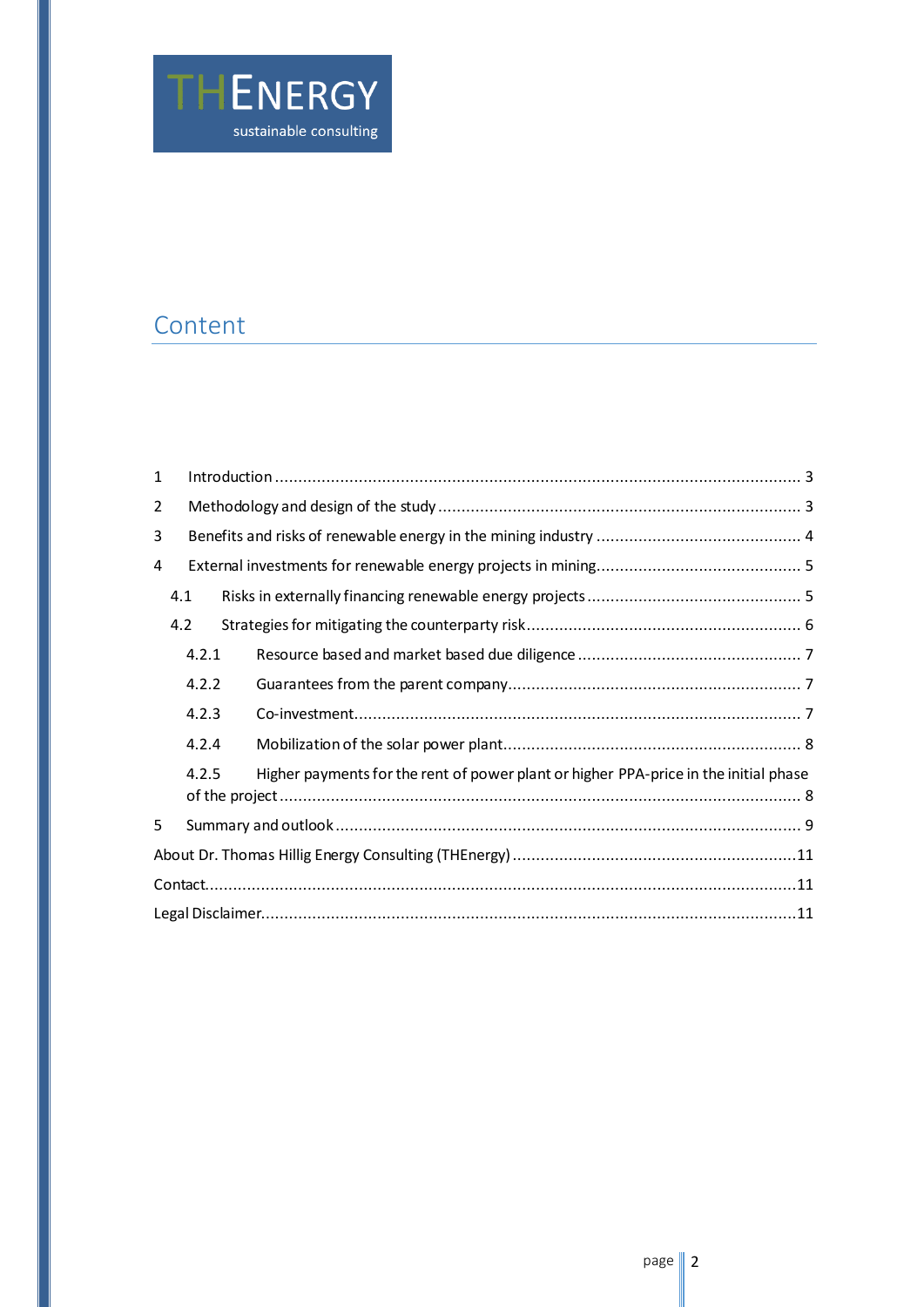

## <span id="page-2-0"></span>1 Introduction

j

The business case for renewable energy projects in mining is very positive, especially for remote locations. Nevertheless, the number of solar and wind installations that have already been built does not reflect this fact. One of the main reasons is that for renewable energy projects the vast majority of the expenses are investment costs that occur when the project is built. The energy bill has to be paid beforehand and is not proportional to consumption as diesel based electricity. In addition, many mining companies operate with rather short pay-back periods, renewable energy projects are very often long-term investments. Traditionally, they are calculated for investment horizons of 20-25 years. This is another misfit for renewable energy projects and the mining industry.

Renewable energy investors are used to these longer pay-back periods. They invest in projects that are long-term, low risk and they expect, as well, lower returns. Normally their projects are based on feed-in-tariffs (FiTs) or long-term power agreements (PPA) and are connected to the grid. Gridconnection is important because it consists of an alternative in case the FiT is withdrawn or the PPA is ended. The latter mainly happens when the contract partner files for insolvency.

It is no surprise that external equity investment for renewable energy projects at mines is already a reality for grid-connected projects. There are many examples in Chile. For remote mini-grids at mines that are not grid connected and for which the business case is especially favorable there are not that many projects. Financing is more difficult and complex for this project type because the revenues depend, to a large extent, on a single customer. In case the customer does not fulfill the contract it is normally not possible to find an alternative off-take for the electricity.

## <span id="page-2-1"></span>Methodology and design of the study

The methodology employed in the study is expert interviews.<sup>1</sup> A total of 21 interviews was conducted with experts from the financial / investment, mining and renewable energy sectors.

 $1$  Bogner, A., Littig, B., & Menz, W. (eds.) (2009). Interviewing Experts. Methodology and Practice. Basingstoke England : Palgrave Macmillan.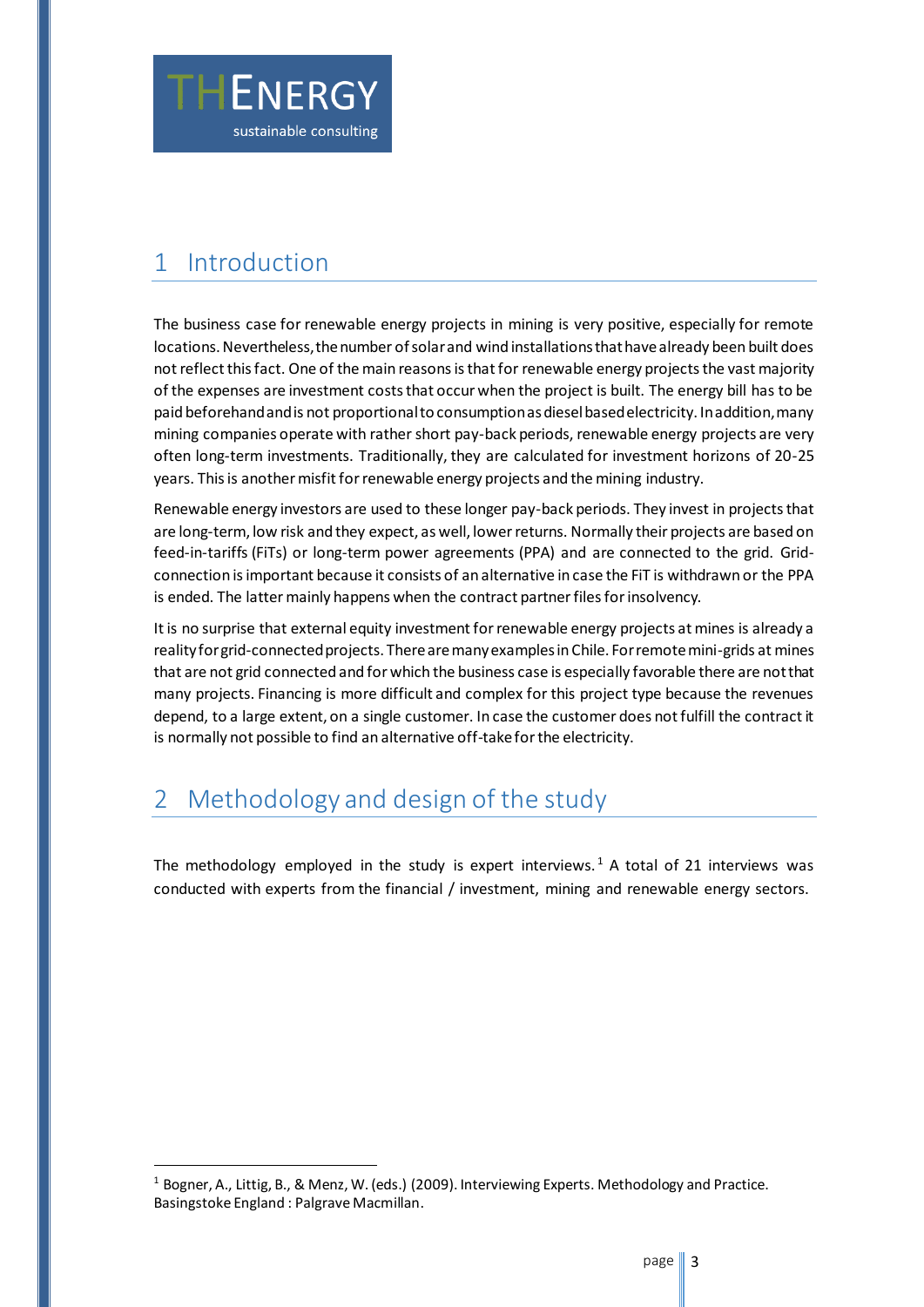



The interviews were conducted by phone or in personal meetings. Most of the experts are from Europe, and the majority have a global perspective on the topic.

# <span id="page-3-0"></span>3 Benefits and risks of renewable energy in the mining industry

Many mines are located very remotely or in areas where the grid is not very stable. Often mining companies have their own power plants, normally diesel generators. In particular, in remote locations the transport costs of diesel are high and theft during transportation is an additional problem. Ultimately,electricity produced from diesel generators is very expensive. The cost per kWh is frequently above 400 Euro/MWh. Given that the prices of renewable energy, both wind and solar, have decreased considerably during recent years, renewable energy plants seem to be an attractive alternative. Prices between 60 and 120 Euro/MWh are common for wind and solar farms.

Nevertheless, these numbers do not reflect the total costs for remote plants at mining locations, because firstly, these numbers are only valid for easily accessible projects and not for remote locations. Secondly, more importantly these numbers are based on an investment horizon of 20-25 years.

Many mines have a remaining lifetime that is much shorter. In addition, the operation of a mine depends to a large extent as well on the market price of the corresponding raw material. i.e., if for example copper prices are very low, certain copper mines cannot be operated profitably and they are closed down temporarily. This is actually the case for many different mining sectors in mining. As a consequence mining companies calculate internally with a much shorter payback period for investments, often in the range of 4-6 years, sometimes even shorter.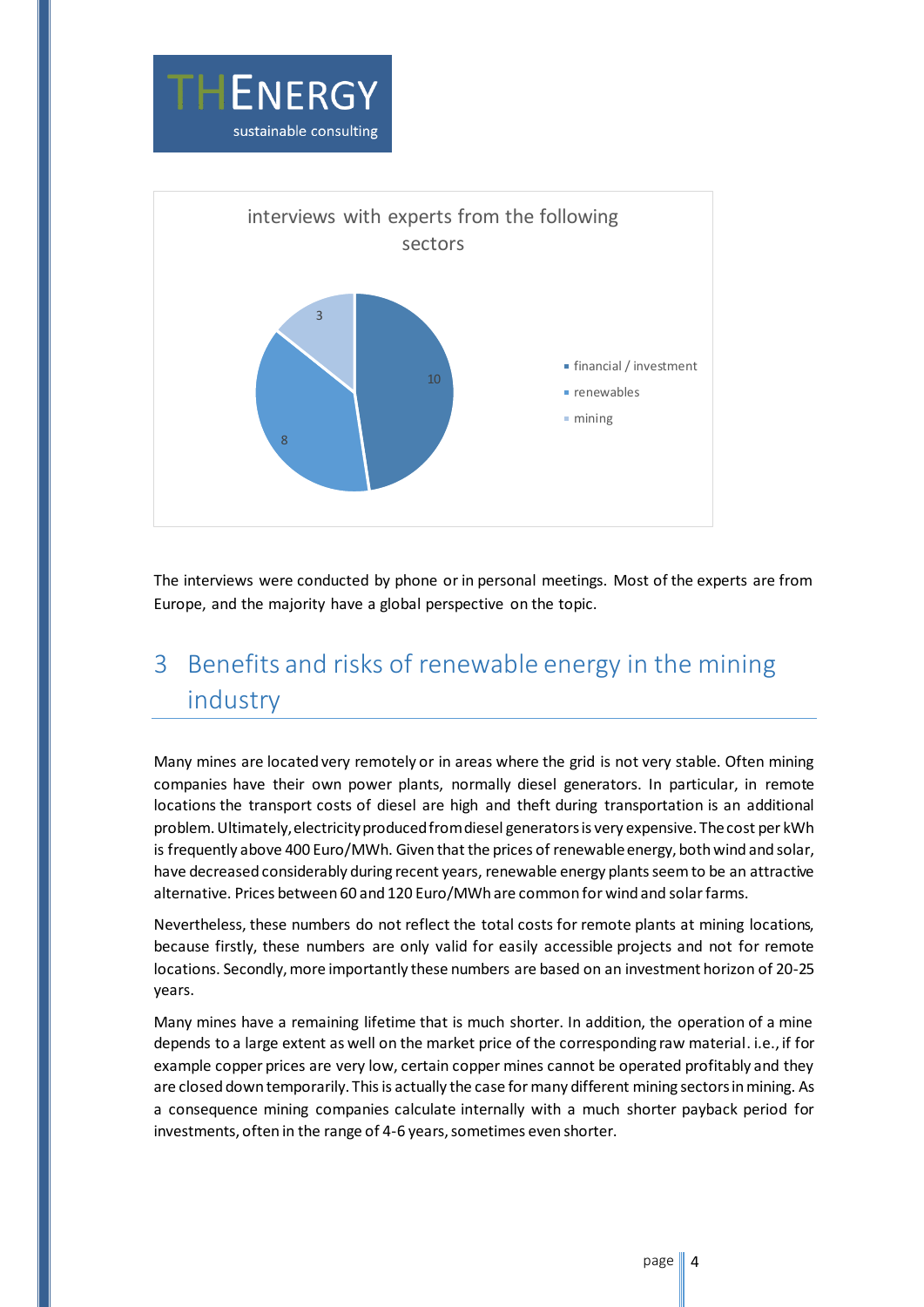

Thirdly, the diesel has to be paid when it is used for electricity generation. Diesel generators can be rented at attractive rates. So timing of the expenses for electricity is related to revenues from selling the raw material. This is completely different for renewable energy projects. The big majority of the expenses are for building the plant. The energy expenses are incurred before the first unit of electricity is generated. Many mining companies do not see electricity generation as one of the core competencies. They rather focus on the mining processes. In many case, they and their investors expect short-term higher returns thanwhat is possible from renewable energy projects.

It is obvious, that financing renewable energy projects by themselves is not a very attractive option for many mining companies.

# <span id="page-4-0"></span>4 External investments for renewable energy projects in mining

If for mining companies financing renewable energy projects does not seem to be so attractive, external investors have to be taken into consideration. Many large-scale renewable energy projects are actually financed by institutional investors, such as pension funds, insurance companies or sovereign wealth funds.<sup>2</sup> These investors can do without high returns, but are at the same time riskadverse.

#### <span id="page-4-1"></span>4.1 Risks in externally financing renewable energy projects

The table shows the main risks for renewable energy projects. If the investment is done in a different currency zone, also the exchange rate risk plays an important role.

 $\overline{a}$ 

 $2$  Kaminker, C., Stewart, F. (2012), The Role of institutional investors in financing clean energy.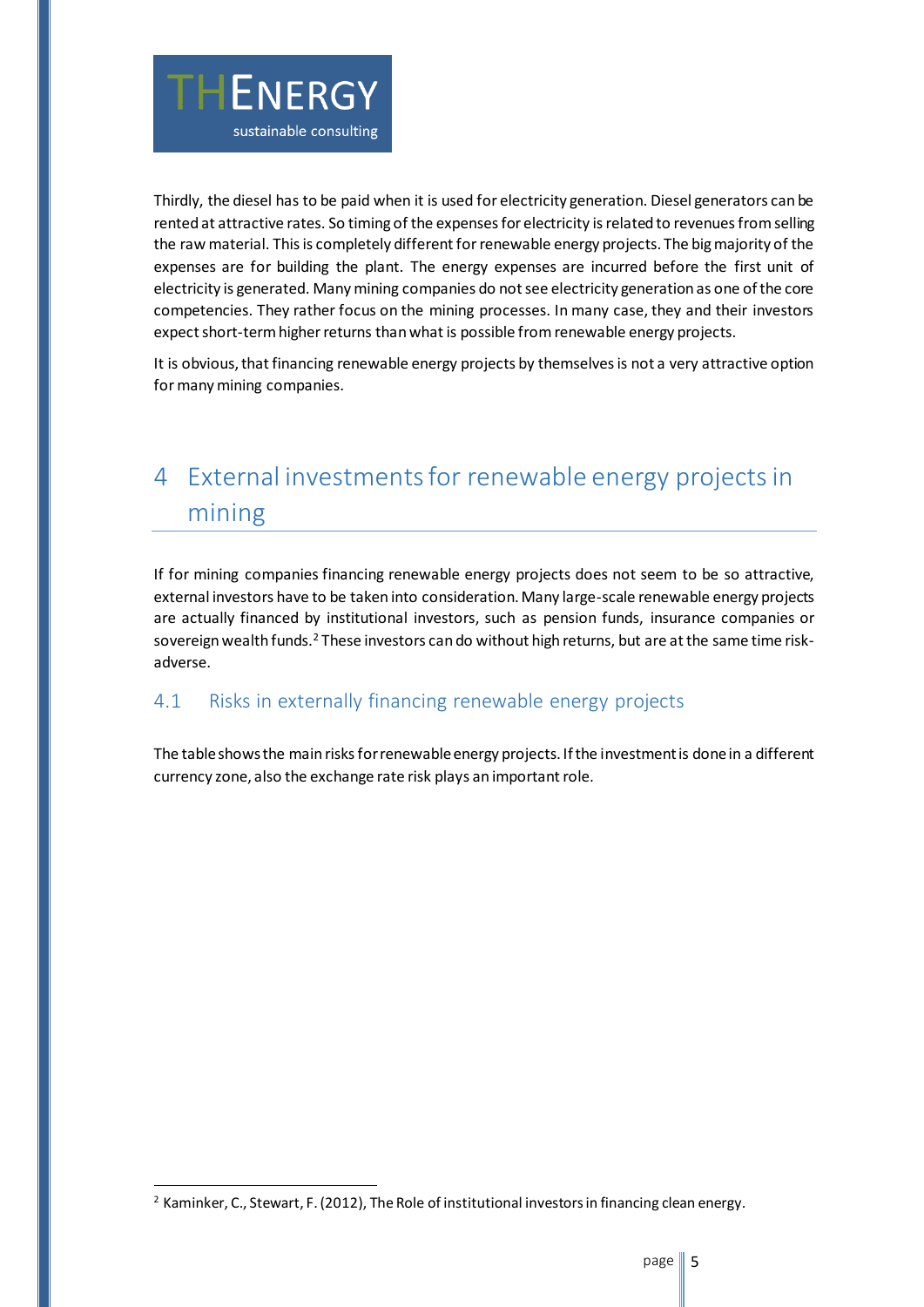

| <b>Category</b> | <b>Risk type</b>             | <b>Explanation</b>                                                                                                     |  |
|-----------------|------------------------------|------------------------------------------------------------------------------------------------------------------------|--|
| Construction    | Loss or damage               | Breakage/theft in transit or during installation                                                                       |  |
|                 | Start-up delays              | Revenue losses arising from delays in construction phase                                                               |  |
| Operation       | Loss, damage & failure       | Accident, theft, natural catastrophe; underperformance<br>of equipment; manufacturer unable to honour O&M<br>agreement |  |
|                 | <b>Business interruption</b> | Revenue loss arising from failure, damage or extreme<br>weather                                                        |  |
| <b>Market</b>   | Weather                      | Variability in revenue due to volatility in output                                                                     |  |
|                 | Curtailment                  | Regional grid oversupply where power cannot be sold                                                                    |  |
|                 | Power price                  | Variation in revenue due to wholesale price volatility                                                                 |  |
|                 | Counterparty                 | Default of counterparty in power purchase agreements                                                                   |  |
| Policy          | Country                      | Retroactive support cuts                                                                                               |  |
|                 |                              | War and Civil Strife                                                                                                   |  |
|                 |                              | Confiscation, Expropriation and Nationalization (CEN)                                                                  |  |
|                 |                              | Increase in taxes levied on the project                                                                                |  |
|                 |                              | Change in regulation                                                                                                   |  |

**Categorization of main renewable energy risks<sup>3</sup>**

j

Traditional renewable energy investors have learned to deal with these risks of grid connected projects. The main difference of remote solar-diesel-hybrid projects is that the counterparty risk is much higher, if the project is not grid-connected and if there are no alternative off-takers nearby.

Mines are sometimes put out of service if their costs are above the price that they can achieve on the market. In addition, the mining operation depends very much on access to minerals and metals.

#### <span id="page-5-0"></span>4.2 Strategies for mitigating the counterparty risk

The expert interviews have revealed several strategies of how external investors can deal with the counterparty risks. All solutions have in common that the mine does not have to make the full investment before the commissioning of the power plant. Combining these different solutions can make sense.

<sup>3</sup> Turner, G., Roots, S., Wiltshire, M., Trueb, J, Brown, S., Benz, G., Hegelbach, M. (2013), Profiling the risks in Solar and Wind.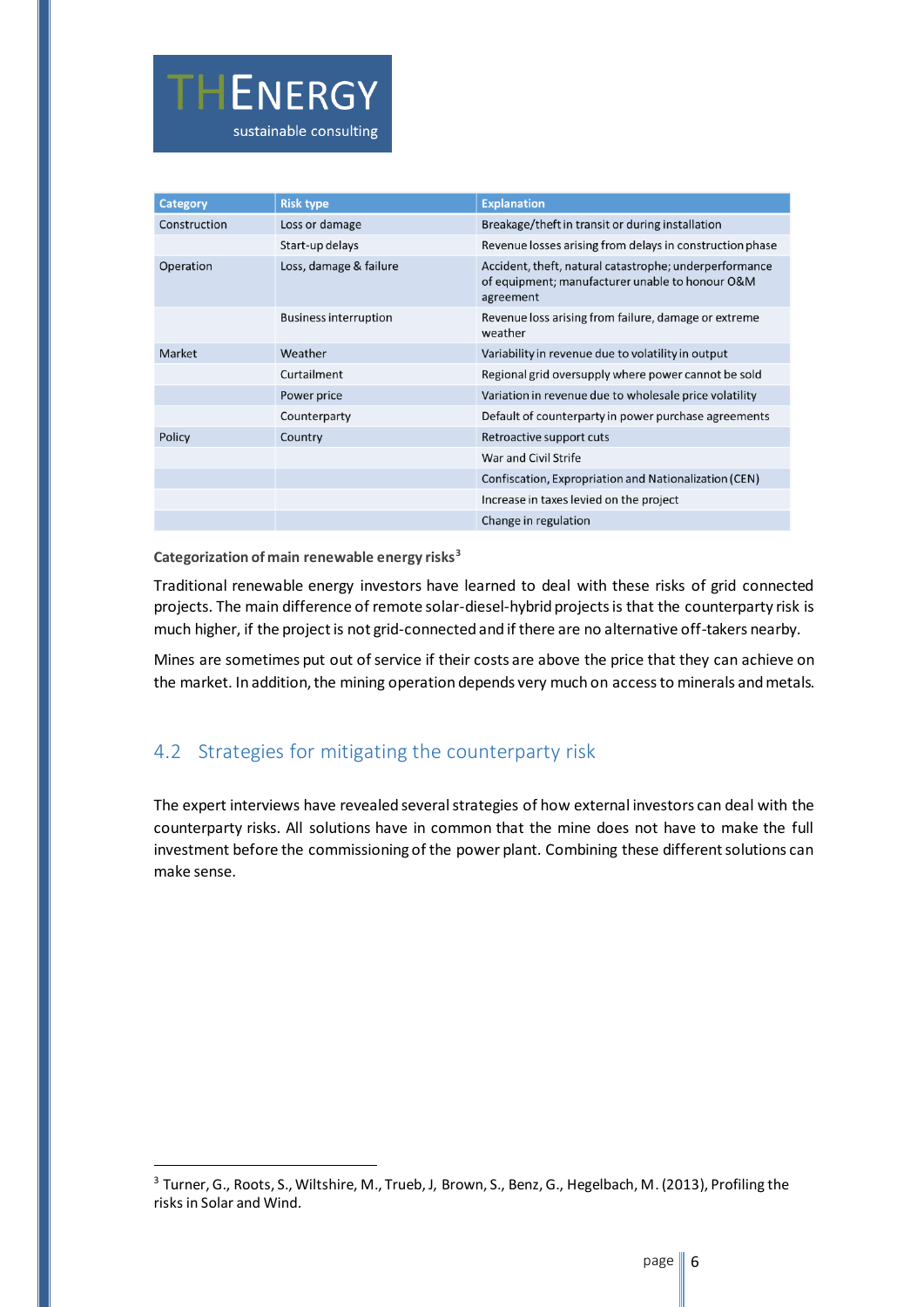

#### <span id="page-6-0"></span>4.2.1 Resource based and market based due diligence

Many renewable energy investors are not experts of the mining industry. It is strongly recommended that they involve external specialists for determining the counterparty risks that arise on the one hand from the mining operations and on the other hand from the mining markets. The external investor needs to conduct a resource-based and market-based due diligence on the mine. The main objective of this is to understand the level of risk that the mining operations are stopped based on economic or resource reasons.

#### <span id="page-6-1"></span>4.2.2 Guarantees from the parent company

The investor needs to check with which legal entity he closes the contract. If the mine is owned by a corporate mining group, it is recommended that not only the specific mine takes full liability. The investor should try to involve the parent company, either as a direct contract partner or as a guarantor. In these cases, the market and financial due diligence has to cover the whole group and not only the mine.

#### <span id="page-6-2"></span>4.2.3 Co-investment

Liability is mitigated to the mining company as well if the contract includes a co-investment of the mining company in the solar plant. In the contract the mining company's share in the solar plant could be part used for guaranteeing the PPA or rental payments and decrease the risk for the powerprovide. In addition, a co-investment incentivizes the mining company to evaluate the remaining lifetime of the mine realistically and to demonstrate a commitment for that evaluation.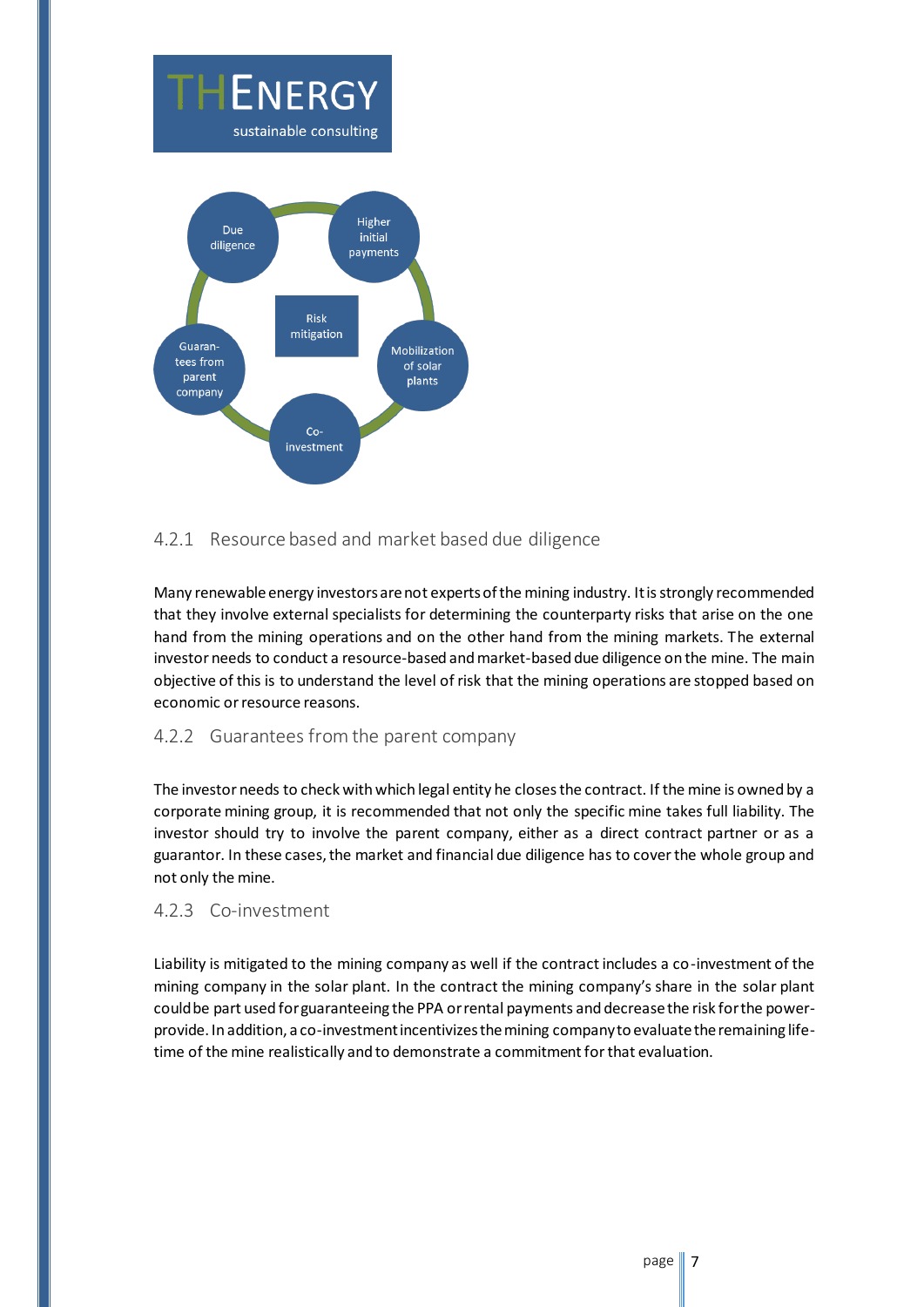

#### <span id="page-7-0"></span>4.2.4 Mobilization of the solar power plant

Traditionally solar power plants are considered as immobile assets. In many business cases the option to dismantle a plant and reinstall it at another location is not even taken into consideration. Warranty agreements of manufacturers frequently do not cover the case that a solar power plant is relocated either. On the other hand in the market an increasing number of concepts have evolved to mobilize also larger solar plants. Solar modules are pre-mounted to substructures of the mounting system, the modules on these substructures are connected and in a next step the pre-assembled elements are containerized. That allows for dismantling and reinstalling the power plant much more quickly and substantially mitigates the counterparty risk, especially for areas where either labor costs are high or it is difficult and expensive to find qualified solar installers. In some concepts the container itself serves as a foundation for a part of the pre-assembled elements and contains inverters, controllers or spare parts. The costs for moving a containerized power plant are in the range of 5- 10% of the initial investment costs depending mainly on the origin and target locations.

#### <span id="page-7-1"></span>4.2.5 Higher payments for the rent of power plant or higher PPA-price in the initial phase of the project

Feed-in-tariffs and standard PPAs are stable over the years. Inflation adjustments are sometimes common. For the investor, that means that his initial investment is repaid over the pre-defined duration of the PPA or FiT. Depending on the country this is a period of normally 15-20 years.



An example illustrates how this could be different in case of PPAs or rental agreements for isolated solar-diesel-hybrid-power plants.<sup>4</sup> The dark horizontal boxes represent the PPA payments in a

j

<sup>&</sup>lt;sup>4</sup> For simplicity reasons the example does not take interests into accounts and the expected return of the investor is included in the PPA payments.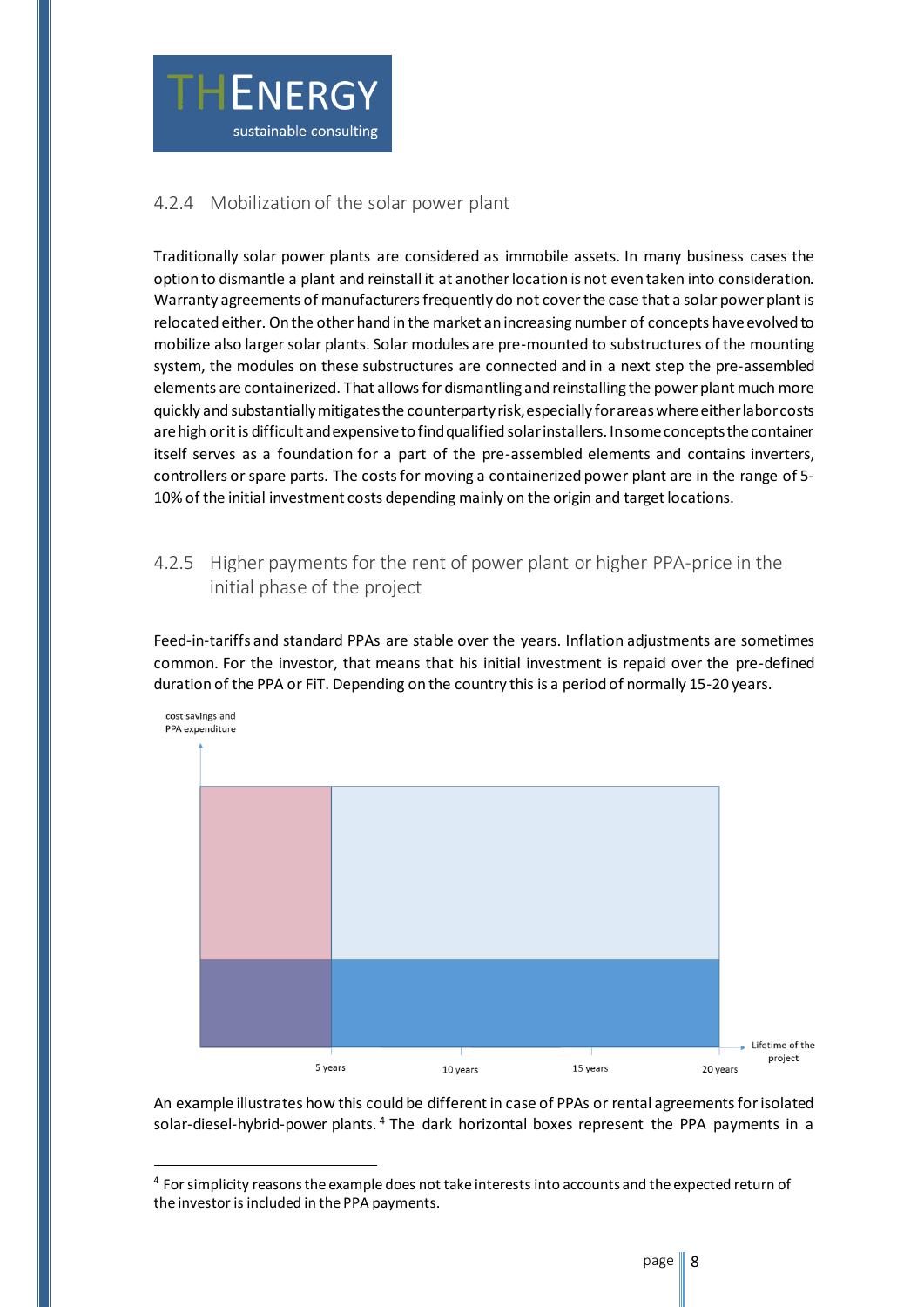

As a side effect this structure can possibly prolong the lifetime of mines as the electricity is provided free of charge or at lower charges. This has a direct influence on the direct cost structure of mines. In the case that the raw material prices decreaseor the production costs are increased due to a more difficult accessibility of the row material sometimes an economic operation with full electricity costs is not possible anymore years before the forecasted end of the mine's lifetime. In some cases the lower electricity cost might reduce the operating costs in such a way that the mine can be operated for longer. This concept does not bring any disadvantages for the mine in the first years, and improves the economics of the mine substantially after the second phase.

Normally the mining company's strong negotiations are to be expected between mining companies and external investors. The figures in reality are not as obvious as in this artificially constructed case. Many input data consists of expectations, e.g., the amount of diesel costs that can actually be avoided depends on the development of the diesel price over several decades.

### <span id="page-8-0"></span>5 Summary and outlook

THENERGY

sustainable consulting

j

The study shows that financing is one of the main bottlenecks for a quick spread of solar-dieselhybrid power plants in the mining industry. External investment is feasible, but it cannot be translated one to one from traditional FiT- or PPA-models. The main difference is that in isolated locations there are no other off-takers for the electricity in the case that the mining company does not fulfill the contract. In other words, the counterpart risks are much higher than for standard gridconnected projects.

There are several strategies for reducing the counterpart risk. The different strategies might be combined. Two aspects are to be underlined: a mobilization of the solar power plant is a technical solution for mitigating parts of the risk. On the financial side it is to be expected that in the initial project phase the investor requires higher payments in order to minimize the counterpart risk. This is valid for PPAs as well as for rental agreements.

<sup>&</sup>lt;sup>5</sup> The legal framework differs to a large extend in different countries and needs to be taken into account for each project.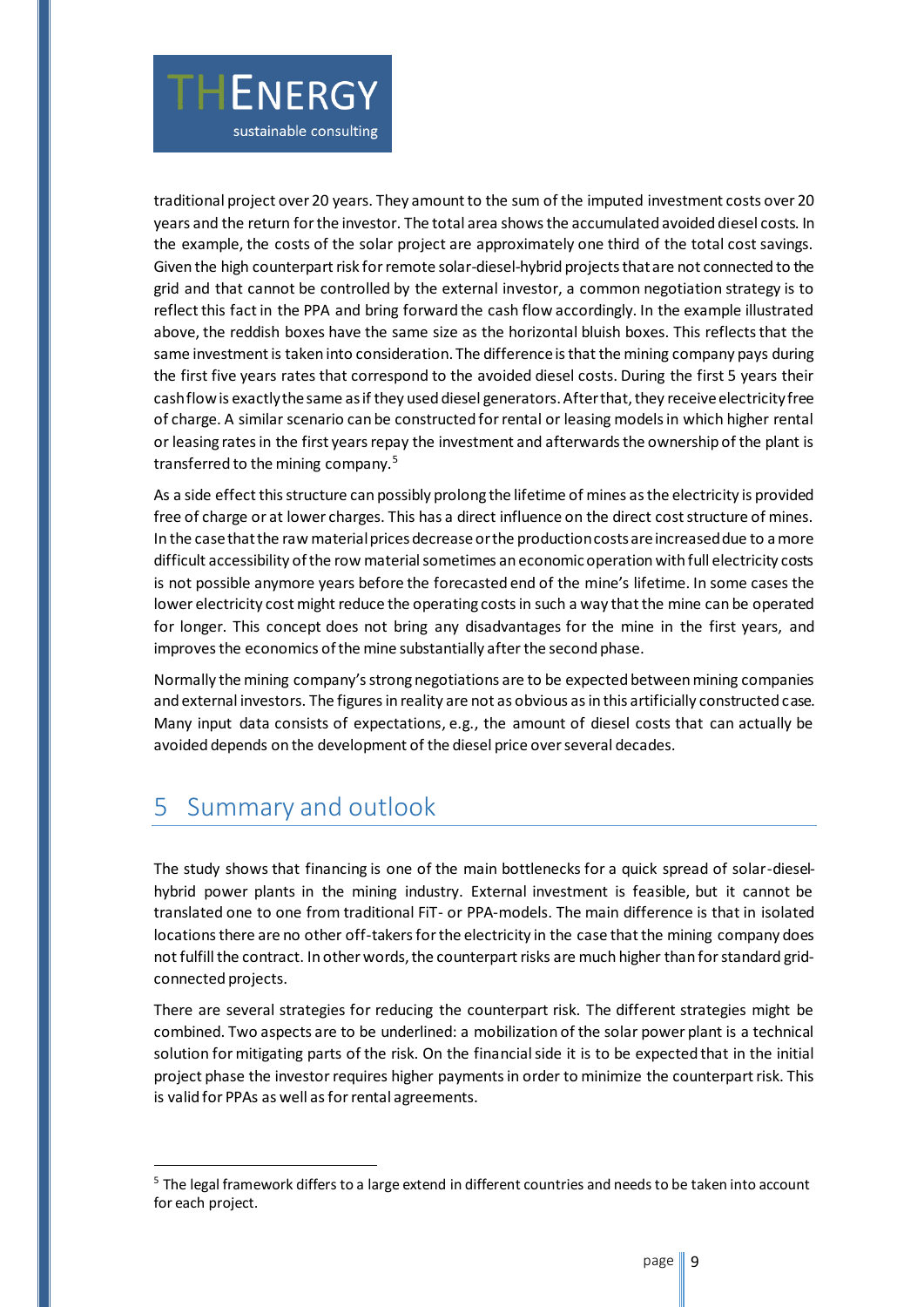

First rental and PPA solutions are already available in the market. A growing number of solar companies and investors see the mining industry as a reliable partner for rental or PPA models. This development is considerably likely to accelerate the extension of solar applications at mines.